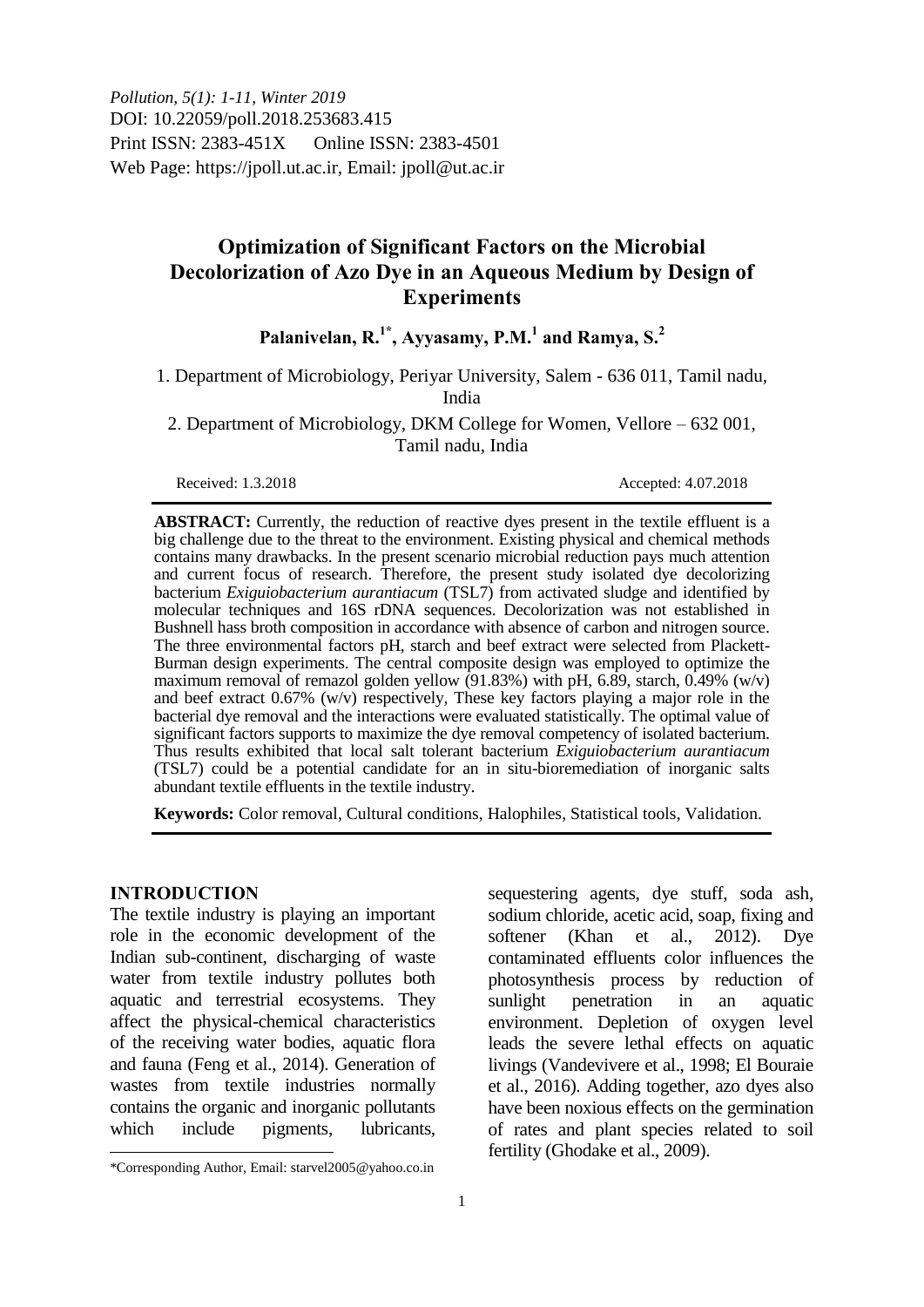Various physical and chemical treatment methods such as flocculation, electrochemistry, ozonation, bleaching, membrane filtration, irradiation, activated carbon and adsorption are commonly adopted for the treatment of textile effluents (Kalpana et al., 2012).

The utility of physical and chemical processes has been limited due to their expensive operation and subsequent disposable problem of generating sludge as secondary pollutants. Owing to these limitations in the treatment of textile wastewater, the most versatile and environmentally friendly technology is a biological process (Lalnunhlimi et al., 2016). Microbiological treatments of textile effluent have gained much imperative by environmentalists due to their cost effectiveness and lower sludge production (Dubrow et al., 1996).

In the last few decades, many microorganisms from different taxonomic groups were accounted in the decolorization of textile dyes. However, such microbes are unable to withstand in higher saline concentration. Because textile industries utilizing higher quantity of salt for fixation of dyes on textile fibers. Salt concentrations up to 15-20% were reported in textile industrial waste water and dyestuff industries. Sodium levels are also elevated in the dye baths, when sodium hydroxide (40-100 g/l) is used to increase the maximum fixation of dyes to fibers (Khalid et al., 2008). Bacterial decolorization is versatile and faster compared to other microbes (Gopinath et al., 2011). High salt concentration of waste water may cause plasmolysis and/or loss of microbial activity of cells. Currently studying initiated on decolorization of textile dyes by halophilic microorganisms, for instance the genus *Halomonas* and *Shewanella* (Amoozegar et al., 2011). Investigation on salt tolerant microorganisms which are capable of textile dye decolorization is greater and

important one. In addition, environmental factors such as pH, temperature, inoculums size, dye concentration, incubation period and co-metabolic nutritional sources were influenced in bio-decolorization of dyes (Kuhad et al., 2004; Guadie et al., 2017).

Earlier reports suggest the optimization of the responsible factors for the successive bacterial decolorization (Kim et al*.,* 2008; Yan et al., 2012). Recently bio-statistical tools includes design of experiments with response surface methodology (RSM) were employed to achieve the optimal condition of biological process. Therefore the present study was designed to screen a halo tolerant bacterium from textile salt contaminated source to capable of decolorizing dye. Molecular analysis of 16S rDNA sequencing method was used for the bacterial identification. The environmental factors which may affect the bacterial decolorization efficiency were optimized by Design of Experiments (Plackett-Burman design & Central composite design) to obtain optimal region for effective dye removal.

## **MATERIALS AND METHODS**

The dye contaminated sludge was collected from a textile industry located in Tripur, Tamil Nadu, India. The pour plate method was employed to enumerate bacteria on salt tolerant medium containing (g/L): 4g of peptone, 50g of NaCl, 1g of NH4Cl, 1g of NaHCO<sub>3</sub>,  $0.2g$  of K<sub>2</sub>HPO<sub>4</sub>,  $0.2g$  of MgSO4.7H2O, 3g of yeast extract and 20g of agar. The agar plates were incubated at 35 and 45° C for isolation of mesophilic and thermophilic bacteria respectively. Typical bacterial colonies were isolated and screened for their dye decolorization ability in Luria Bertani medium containing (g/l): 10g of casein enzymic hydrolysate, 5g of yeast extract, 10g of NaCl and 15g of agar amended with remazol golden yellow (RNL) dye at 50, 100, 150, 200 and 250 mg/l. The test isolates were inoculated by spot and incubated at 37° C for 4 days. The presence of clear zone around the bacterial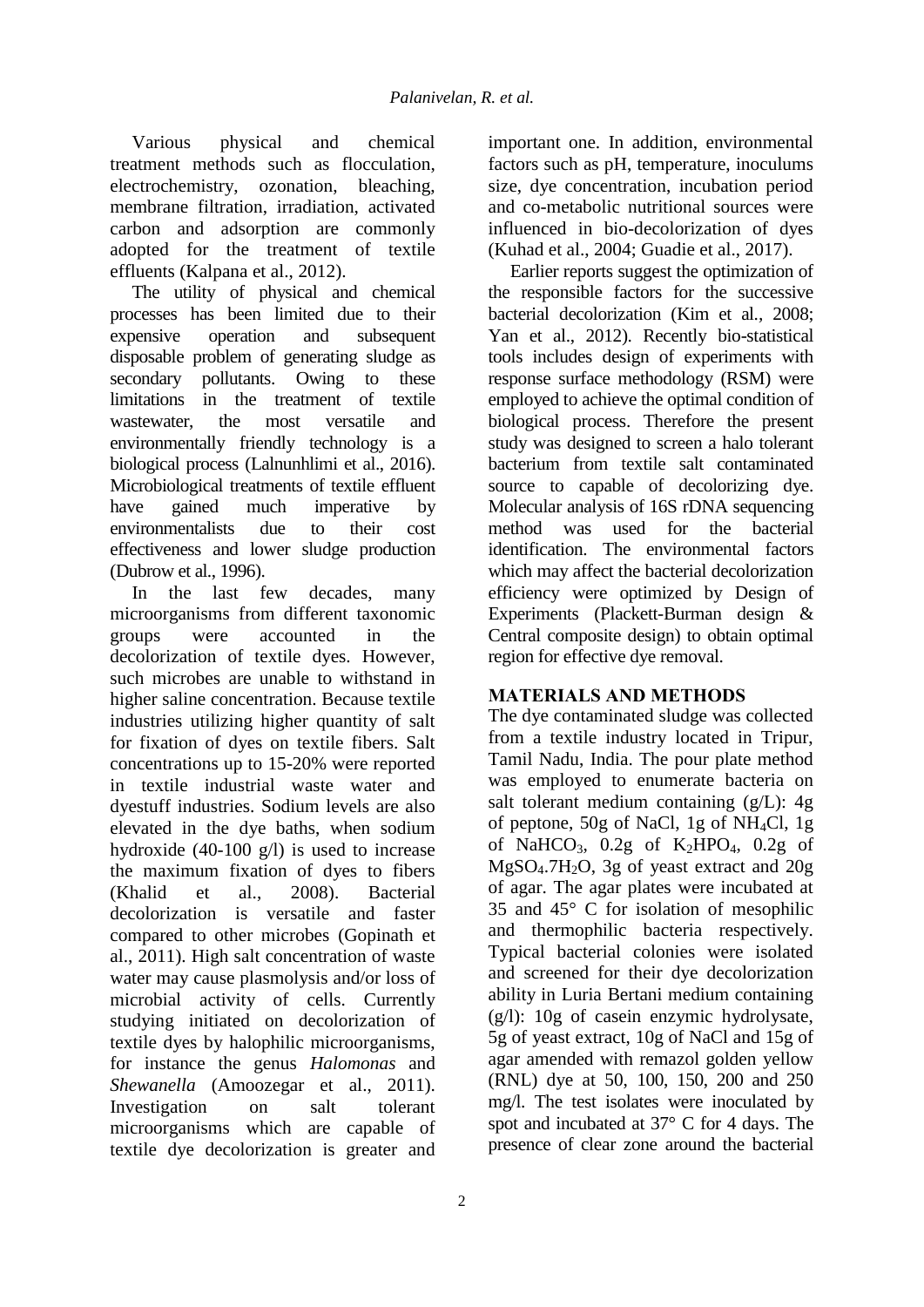growth in all the concentrations of dye was observed and the deserved bacterial isolate was preferred to further decolorization studies (Kaur et al., 2015).

The prospective dye decolorizing bacterial isolate was identified by 16S rDNA sequencing method. The genomic DNA isolation, extraction, PCR amplification and 16S rDNA sequencing of the amplified gene was carried out in Xcelris Labs Ltd, Ahmedabad, India. The obtained consensus nucleotide sequences were analyzed with existing nucleotide sequences from NCBI server at the blast site and the sequences was aligned with multiple alignment software program Clustal W. The phylogenetic tree was constructed by using Neighbour Joining method in MEGA version (5.0) software.

Aqueous decolorization study was carried out quantitatively using 100 ml of various culture media in 250 ml flasks. The media of Luria Bertani broth containing (g/l): 10g of casein enzymic hydrolysate, 5g of yeast extract and 10g of NaCl; Yeast Extract broth containing (g/L): 5g of yeast extract and 5g of NaCl; Bushnell Hass broth containing  $(g/l)$ : 2g of MgSO<sub>4</sub>, 1g of  $K<sub>2</sub>HPO<sub>4</sub>$ , 0.02g of CaCl<sub>2</sub>, 0.05g of FeCl<sub>3</sub> and 1g of  $NH<sub>4</sub>NO<sub>3</sub>$  was prepared respectively supplemented with 100 mg/l of remazol golden yellow dye. The media were sterilized at 121° C for 15 min and allowed to cool. About 1% of the overnight grown culture of *Exiguobacterium aurantiacum* TSL7 was inoculated in each flask and kept at 37° C for 3 days under static condition. Experiments were carried out in triplicate with abiotic controls. At the end of every 24 hrs, the decolorizing broth samples were aseptically transferred and centrifuged at

3000 rpm for 20 min. The optical density (OD) value of cell free supernatant was analyzed by using UV Visible spectrophotometer (Cyberlab UV-100 USA) at 412 nm for remazol golden yellow dye (Gopinath et al., 2011). The decolorization percentage (D %) was determined by the Equation (1), where A1 and A2 are the initial and final absorbance value.

$$
D(\%)=\frac{A1-A2}{A1}\times 100
$$
 (1)

Screening of significant factors on Remazol Golden Yellow dye decolorization by *E. aurantiacum* TSL7 was carried out using 2 k-factorial Plackett-Burman. The Plackett-Burman design was also utilized to know the effect of environmental factors on effective dye decolorization. The tested cultural factors were selected on the basis of previous reports and their actual values are given in Table 1. Plackett-Burman design (Table 2) investigated based on the following first-

order model Equation (2).  
\n
$$
Y = \beta_0 + 2\beta_i X_i + 2\beta_{ij} X_i^2 + 2\beta_{ij} X_i X_i
$$
 (2)

where Y is the percentage of decolorization as response,  $X_i$  is factor levels, i is factor number,  $β_0$  is the model intercepts term,  $β$ i is the linear effect, βii *is* the squared effect, βijis the interaction effect. As per the Plackett-Burman design in a basal broth medium, experiments were replicated in 250 ml flasks under static incubation with their abiotic controls and the averages of decolorization percentage were taken as responses. Estimation of the regression coefficients and prediction of the fittest model of the response was done using statistical software Minitab Version 15.0.

| <b>Test factors</b> | <b>Starch</b><br>$\%$ (w/v) | <b>Beef</b><br>extract<br>$\%$ (w/v) | pH | <b>Temperature</b><br>$(^{\circ}C)$ | <b>Inoculums</b><br>size<br>$\%$ (v/v) | Dve<br>concentration<br>(mg/l) | <b>Incubation</b><br>period<br>(hrs) |
|---------------------|-----------------------------|--------------------------------------|----|-------------------------------------|----------------------------------------|--------------------------------|--------------------------------------|
| Low level $(+)$     | 0.1                         | 0.1                                  |    | 30                                  |                                        | 100                            | 24                                   |
| High level (-)      |                             |                                      |    | 45                                  | 10                                     | 300                            | 72                                   |

**Table 1. Actual values of factors for Plackett-Burman design**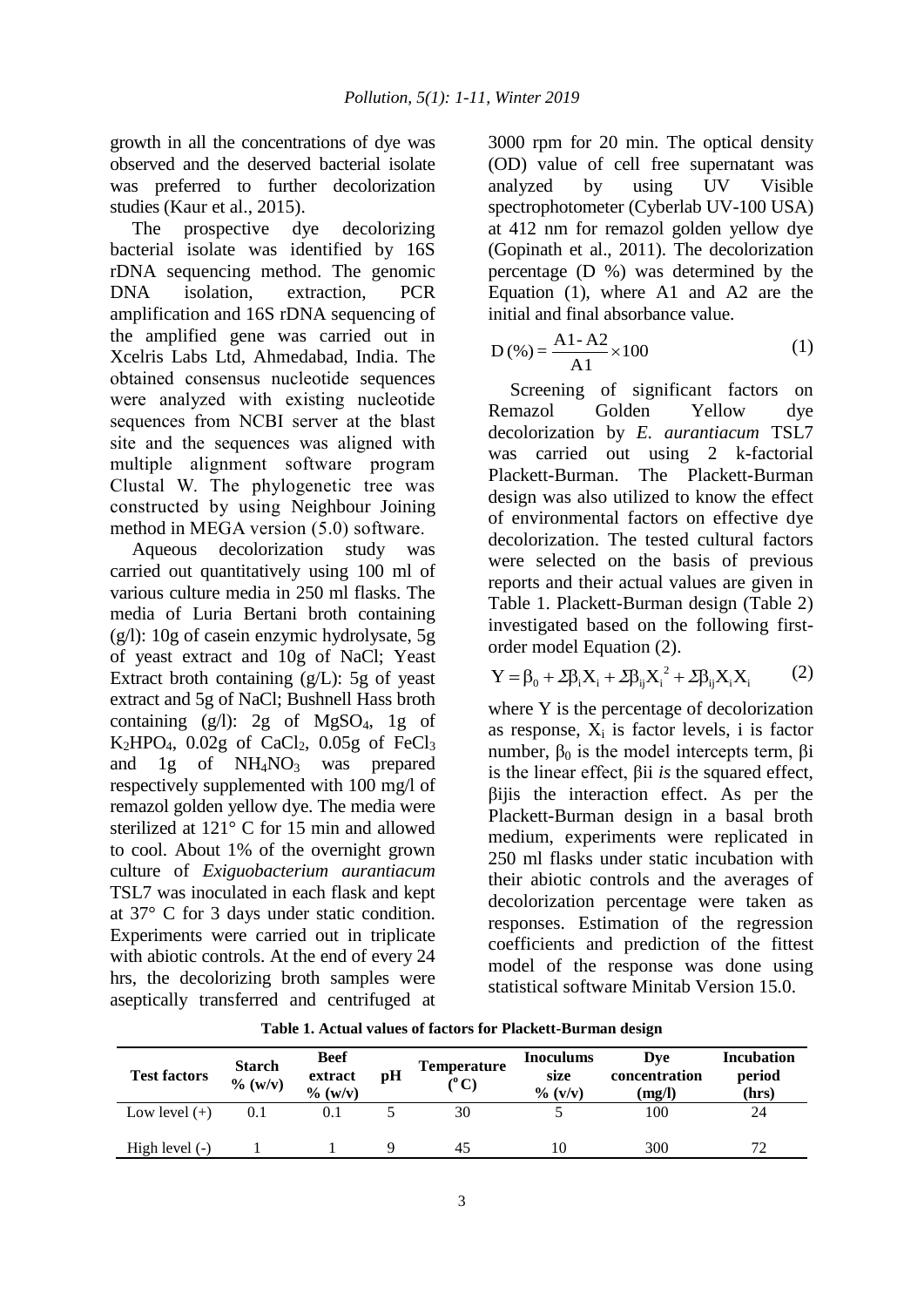| Run order                | $\%$<br><b>Starch</b><br>(M/M) | <b>Beef</b><br>$\mathcal{S}_{\mathbf{0}}$<br>extract<br>(M/M) | $\Xi$          | Temperatures<br>$\bigcirc$<br>$\mathbf{\Omega}$ | Inoculums size<br>O(6M) | concentrations<br>(1/3u)<br>Dye | Incubation<br>periods<br>(sur) | $DY-1$ | $DY-2$ |
|--------------------------|--------------------------------|---------------------------------------------------------------|----------------|-------------------------------------------------|-------------------------|---------------------------------|--------------------------------|--------|--------|
| 1                        | 1.0                            | 0.1                                                           | 9              | 30                                              | 5                       | 100                             | 72                             |        |        |
| 2                        | 1.0                            | 1.0                                                           | 5              | 45                                              | 5                       | 100                             | 24                             |        |        |
| 3                        | 0.1                            | 1.0                                                           | 9              | 30                                              | 10                      | 100                             | 24                             | $-1$   | 1      |
| $\overline{\mathcal{A}}$ | 1.0                            | 0.1                                                           | 9              | 45                                              | 5                       | 300                             | 24                             | $-1$   | $-1$   |
| 5                        | 1.0                            | 1.0                                                           | 5              | 45                                              | 10                      | 100                             | $72\,$                         | $-1$   | $-1$   |
| 6                        | 1.0                            | 1.0                                                           | 9              | 30                                              | 10                      | 300                             | 24                             |        | $-1$   |
| 7                        | 0.1                            | 1.0                                                           | $\overline{9}$ | 45                                              | 5                       | 300                             | $72\,$                         | $-1$   |        |
| $8\,$                    | 0.1                            | 0.1                                                           | $\overline{9}$ | 45                                              | 10                      | 100                             | $72\,$                         |        | $-1$   |
| 9                        | 0.1                            | 0.1                                                           | 5              | 45                                              | 10                      | 300                             | 24                             |        |        |
| 10                       | 1.0                            | 0.1                                                           | 5              | 30                                              | 10                      | 300                             | $72\,$                         | $-1$   |        |
| 11                       | 0.1                            | 1.0                                                           | 5              | 30                                              | 5                       | 300                             | 72                             | 1      | $-1$   |
| 12                       | 0.1                            | 0.1                                                           | 5              | 30                                              | 5                       | 100                             | 24                             | $-1$   | $-1$   |

**Table 2. Plackett-Burman design for screening of significant factors** 

DV 1 & 2 - Dummy variable; +1 denoted for high concentration; -1 denoted for low concentration

Plackett-Burman design outputs with a full factorial central composite design was employed in Response surface methodology (RSM) to optimize the significant factors influences in remazol golden yellow dye decolorization by *E. aurantiacum* (TSL7). RSM is generally used to study the relationship and the interrelationship of significant factors and their effect on responses. The significant factors such as pH, starch and beef extract were identified by preceding studies and their actual values were shown in Table 3. Where  $\alpha = 2^{n/3}$ ; here "n" corresponds to the number of factors and "0" corresponds to the central point in the central composite design (Table 4). The actual values of significant factors were calculated using the following Equation (3), where Av, H and L are actual value, high level and low level.

$$
Coded \ value = \frac{Av - (H + L)/2}{(H - L)/2}
$$
 (3)

The other operational factors used in this study were maintained in constant level, they were sodium chloride 0.5 %

(w/v), dye concentration 200 mg/l, 18 hour cultures (OD  $610nm = 0.5$ ) of inoculums size 7.5% (v/v), temperature  $37^{\circ}$  C and incubation period 48 hrs. The central composite design was adapted with the following linear quadratic model Equation (4) to establish the correlation between

\n significant factors and response. \n 
$$
Y = \beta_0 + \beta_1 X_1 +_2 X_2 + \beta_3 X_3 + \beta_{11} X_1^2 + \beta_{22} X_2^2 + \beta_{33} X_3^2 + \beta_{12} X_1 X_2 + \beta_{13} X_1 X_3 + \beta_{23} X_2 X_3
$$
\n

where Y is the response,  $\beta_0$  is the intercept term,  $\beta_1$ ,  $\beta_2$  and  $\beta_3$  are linear coefficient of tested factors,  $\beta_{11}$ ,  $\beta_{22}$ ,  $\beta_{33}$  are quadratic coefficient,  $\beta_{12}$ ,  $\beta_{13}$ ,  $\beta_{23}$  are interaction coefficient, and  $X_1, X_2, X_3, X_4$  are coded factors. The goodness of the model was evaluated in the validation study under the optimal level of significant factors obtained in RSM. Validation experiments were performed in triplicates to verify the maximum dye removal capacity of bacteria compared with predicted values. Statistical analysis of experimental data was done by using software Minitab Version 15.0.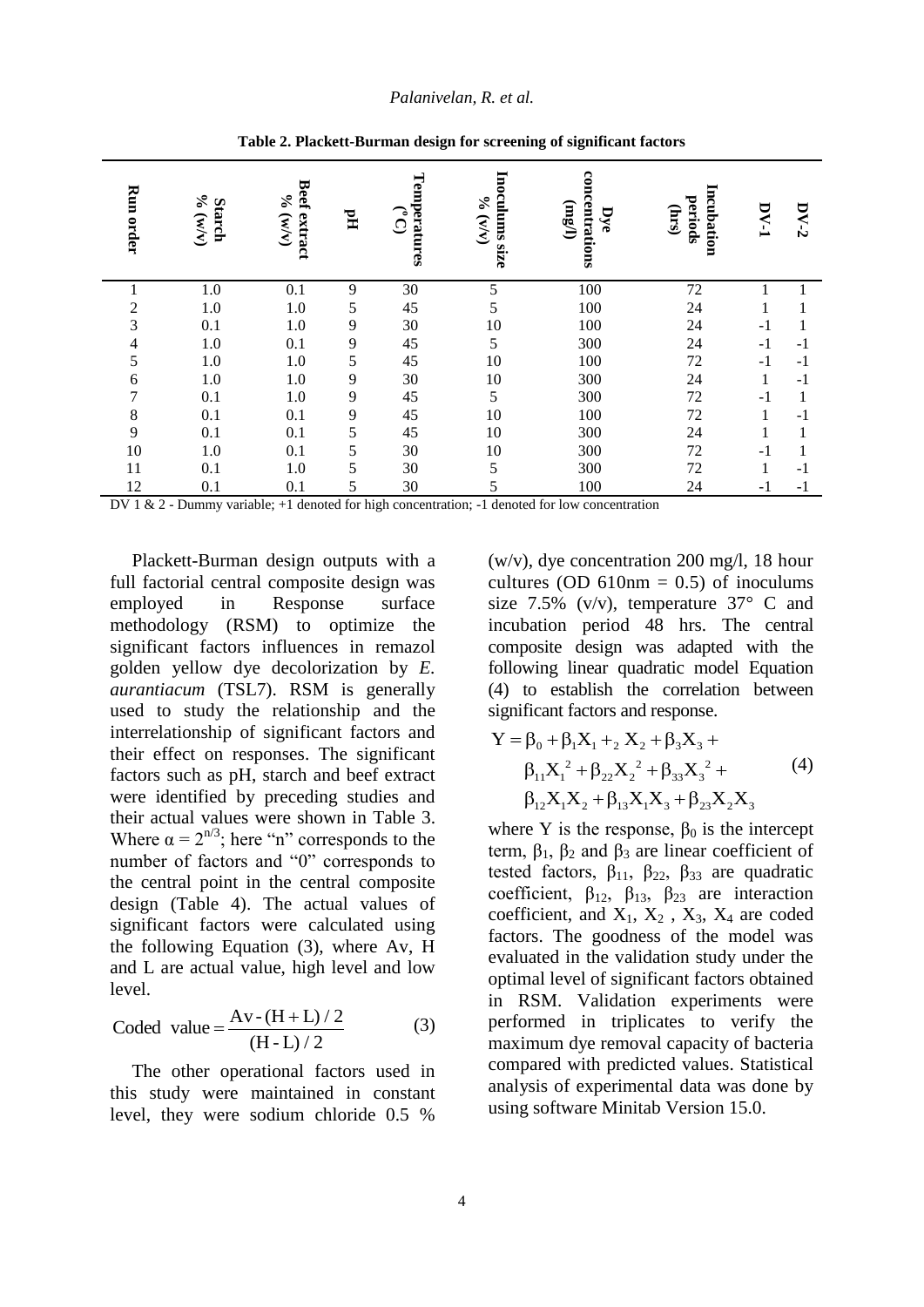#### *Pollution, 5(1): 1-11, Winter 2019*

|                |         |               | <b>Five Levels of factors</b>                                                    |                             |              |          |                                |  |  |
|----------------|---------|---------------|----------------------------------------------------------------------------------|-----------------------------|--------------|----------|--------------------------------|--|--|
| <b>Factors</b> |         | Unit          | $-\alpha$ ( $-1.68179$ )                                                         | $-1$                        | $\mathbf{0}$ | 1        | $+a (+1.68179)$                |  |  |
| pH             |         |               | 3.636414                                                                         | 5                           | 7            | 9        | 10.36359                       |  |  |
| Starch         |         | % $(w/v)$     | $-0.20681$                                                                       | 0.1                         | 0.55         |          | 1.306807                       |  |  |
| Beef extract   |         | % $(w/v)$     | $-0.20681$                                                                       | 0.1                         | 0.55         | 1.306807 |                                |  |  |
|                |         |               | Table 4. Central composite design for optimization of Textile dye decolorization |                             |              |          |                                |  |  |
| Run<br>Order   | Pt Type | <b>Blocks</b> | pH                                                                               | <b>Starch</b><br>$\%$ (w/v) |              |          | <b>Beef</b> extract<br>% (W/v) |  |  |
|                |         |               | 5                                                                                | 0.1                         |              |          | 0.1                            |  |  |
| 2              |         |               | 9                                                                                | 0.1                         |              |          | 0.1                            |  |  |
| 3              |         |               | 5                                                                                |                             |              |          | 0.1                            |  |  |
| 4              |         |               | 9                                                                                |                             |              |          | 0.1                            |  |  |
| 5              |         |               | 5                                                                                | 0.1                         |              |          |                                |  |  |
| 6              |         |               | 9                                                                                | 0.1                         |              |          |                                |  |  |
|                |         |               | 5                                                                                |                             |              |          |                                |  |  |
| 8              |         |               | 9                                                                                |                             |              |          |                                |  |  |
| 9              | $-1$    |               | 3.64                                                                             | 0.55                        |              |          | 0.55                           |  |  |
| 10             | $-1$    |               | 10.36                                                                            | 0.55                        |              |          | 0.55                           |  |  |
| 11             | $-1$    |               | 7                                                                                | $-0.20$                     |              |          | 0.55                           |  |  |
| 12             | $-1$    |               |                                                                                  | 1.31                        |              |          | 0.55                           |  |  |
| 13             | $-1$    |               |                                                                                  | 0.55                        |              |          | $-0.20$                        |  |  |
| 14             | $-1$    |               |                                                                                  | 0.55                        |              |          | 1.31                           |  |  |
| 15             | 0       |               |                                                                                  | 0.55                        |              |          | 0.55                           |  |  |
| 16             | 0       |               |                                                                                  | 0.55                        |              |          | 0.55                           |  |  |
| 17             |         |               |                                                                                  | 0.55                        |              |          | 0.55                           |  |  |
| 18             | 0       |               | 7                                                                                | 0.55                        |              |          | 0.55                           |  |  |

19 0 1 7 0.55 0.55 0.55 20 0 1 7 0.55 0.55

**Table 3. Actual values of the significant factors for CCD**

### **RESULTS AND DISCUSSION**

A total of 36 distinctive bacterial strains were isolated from the dye contaminated activated sludge sample on salt tolerant medium. Microorganisms are those cultivated from textile industrial waste and their contaminated sites have survival ability and adapted to extreme conditions (Solis et al., 2012). Isolated bacterial strains were examined for their decolorization efficiency at different concentrations (50-250 mg/l) of Remazol Golden Yellow dye in Luria Bertani medium. There are 12 bacterial isolates noticed with a zone of clearance at 100 mg/l concentration of RNL dye amended petri dishes. Jadhav et al., (2008) stated that increasing concentration of dye gradually decreases the efficiency of bacteria due to the lethal effect of higher

dye concentration. Generally the microbial decolorization of azo dyes involves the reduction of azo bond cleavage by azoreductase enzymes resulted in the formation of the colorless zone (Van der Zee and Villaverde 2005). Of these tested concentrations, bacterium TSL7 showed remarkable decolorized zone in all the concentrations of dye and it was subjected to dye decolourization in aqueous medium.

The comparison of 16S rDNA sequencing data with nucleotide sequences of the NCBI database by BLAST analysis revealed that strain TSL7 was closely interrelated to the members of the genus *Exiguobacterium* sp. Phylogenetic tree revealed that isolate TSL7 had a 92% resemblance with *E. aurantiacum* strain DSM 6208 (DQ019166) and it was identified as *E. aurantiacum* (TSL7). The nucleotide sequence was deposited to NCBI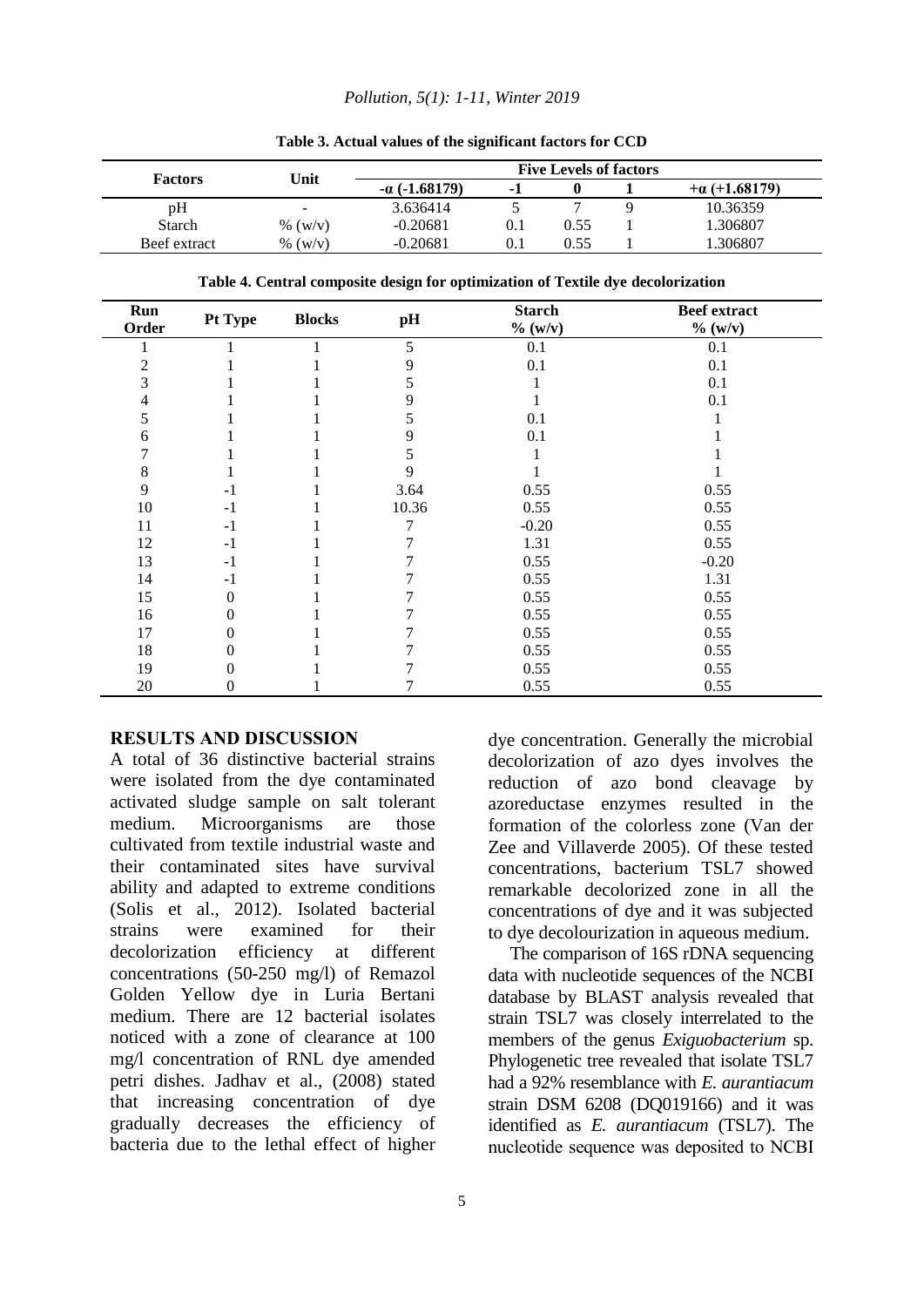GenBank under accession number JQ885975. Zhuang et al., (2010) reported that halophilic bacterial communities of *Exiguobacterium* sp. from saline wastewater and soil. Similarly, Chen et al., (2011) reported that textile dye decolorizing bacterial species *E. acetylicum* NIU-K2 and *E.indicum* NIU-K4 was indigenous salttolerant bacterial strains isolated from seawater. Further, we investigated to disclose the dye removal ability of native salt tolerant bacteria *E. aurantiacum* isolated from textile sludge.

At this phase, the decolorization efficiency of *E. aurantiacum* (TSL7) was compared in diverse broth composition. Initial 24 hrs, about 69.78% decolorization was occurred in Luria Bertani as growth medium and it was reached up to 97.23% at the end of 48 hrs. Amendment of casein enzymic hydrolyzate as a vitamin source augments the cell growth and their action on decolorization in Luria Bertani medium. Similar to Luria Bertani composition, *Bacillus cohnii* MTCC 3616, an obligate alkaliphilic bacterium showed 95% of decolorization of Direct Red-22 under static conditions (Arun Prasad et al., 2011). In yeast extract broth 27.9 and 62.03% of Remazol golden yellow removal was found between 24 - 48 hrs intervals respectively. Ultimately, about 73.81% decolorization was achieved in the 72 hrs incubation. Yeast extract enhanced the dye decolorization via regeneration of electron donor NADH (Khalid et al., 2008). Besides, our studies noticed that *E. aurantiacum* (TSL7) could not have ability to decolorize the remazol golden yellow dye in bushnell hass broth medium with extensive incubation. Absence of nutritional sources in the medium signifies the essentiality of co-metabolite incorporation for bacterial growth and decolorization (Nigam et al., 1996).

The significant factors of remazol golden yellow dye decolorization using *E. aurantiacum* (TSL7) were analyzed by Plackett-Burman design (PBD). There are 12 experiments were made with 7 important factors and the dye removal rate was varied from 3.01 to 40.23% (Table 5). These output deviations revealed the relative importance of significant factor optimization to achieve maximum color removal. The statistical analysis of regression coefficients, student's t- test and P-value of independent factors were shown in Table 6. The factor coefficient value indicates that increases in their concentration of beef extract, pH and inoculums size showed a positive influence on remazol golden yellow decolorization. On the reverse, decreasing the other studied factors such as starch, temperature, dye concentration and incubation period had a negative influence on decolorization. The inappropriate magnitude of cells to maximum concentration of dye affects the decolorization reaction (Jadhav et al., 2008). In addition, of starch rapidly removes the dye by salt tolerant bacteria *E. aurantiacum* (TSL7), also the textile effluent naturally contains a higher content of starch obtained from sizing process (Dos Santos et al., 2007). Moreover, the higher temperature impacts on microorganisms growth and dye reduction rates. In contrast, Pearce et al., (2003) reported that azoreductase enzyme is moderately thermostable and dynamically active at 60° C temperature. The variable's coefficient value nearer to zero designates the absence of effect (Du et al., 2012). In the present study, the factors with confidence levels greater than 90% were considered as a significant one. The significant factors effect on the decolorization process is explained by regression Equation (5).

Find the essential growth and explained by regression Equation (Nigam et al., 1996).<br>  $Y = 12.422 - 4.510 \times \text{start} + 4.333 \times \text{beef}$  extract  $+5.110 \times \text{pH} - 2.550 \times \text{temperature}$ decolorization (Nigam et al., 1996).<br>  $Y = 12.422 - 4.510 \times \text{starch} + 4.333 \times \text{beef}$  extract +5.110 × pH – 2.550 × temperat<br>
+2.397 × inoculum size – 3.020 × dye concentration – 2.638 × incubation period Exercise the essentiality of co-metabolite effect on the decolorization for bacterial growth and explained by regression Eq<br>colorization (Nigam et al., 1996).<br>= 12.422 – 4.510 × starch + 4.333 × beef extract + 5.110 × pH  $+2.397 \times$  inoculum size  $-3.020 \times$  dye concentration  $-2.638 \times$  incubation period

(5)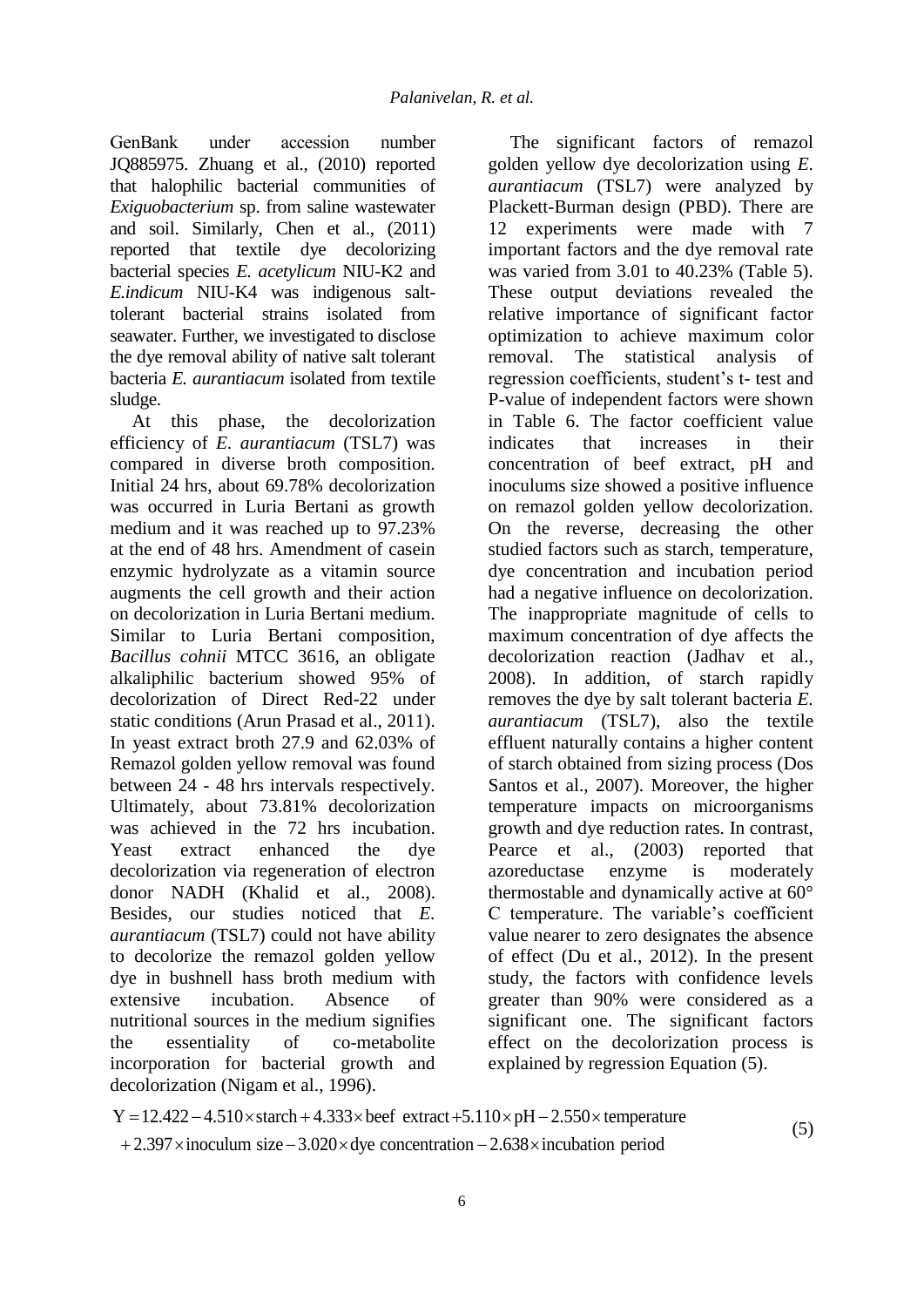#### *Pollution, 5(1): 1-11, Winter 2019*

|                                | <b>Starc</b>                | <b>Beef</b>                                                          |        |                                          |                                  |                                            | Incubati               | Percentage decolorization |                  |
|--------------------------------|-----------------------------|----------------------------------------------------------------------|--------|------------------------------------------|----------------------------------|--------------------------------------------|------------------------|---------------------------|------------------|
| Ru<br>$\mathbf n$<br>ord<br>er | h<br>$\frac{6}{6}$<br>(w/v) | extra<br><sub>ct</sub><br>$\frac{0}{0}$<br>$(\mathbf{w}/\mathbf{v})$ | p<br>H | <b>Temperat</b><br>ures<br>$(^{\circ}C)$ | Inoculu<br>ms size<br>$\% (v/v)$ | <b>Dye</b><br>concentrati<br>ons<br>(mg/l) | on<br>periods<br>(hrs) | <b>Experiment</b><br>al   | <b>Predicted</b> |
|                                | 1.0                         | 0.1                                                                  | 9      | 30                                       | 5                                | 100                                        | 72                     | 7.17                      | 9.22             |
| 2                              | 1.0                         | 1.0                                                                  | 5      | 45                                       | 5                                | 100                                        | 24                     | 8.84                      | 7.84             |
| 3                              | 0.1                         | 1.0                                                                  | 9      | 30                                       | 10                               | 100                                        | 24                     | 40.23                     | 36.98            |
| 4                              | 1.0                         | 0.1                                                                  | 9      | 45                                       | 5                                | 300                                        | 24                     | 3.01                      | 3.36             |
| 5                              | 1.0                         | 1.0                                                                  | 5      | 45                                       | 10                               | 100                                        | 72                     | 6.32                      | 7.36             |
| 6                              | 1.0                         | 1.0                                                                  | 9      | 30                                       | 10                               | 300                                        | 24                     | 18.66                     | 21.92            |
| 7                              | 0.1                         | 1.0                                                                  | 9      | 45                                       | 5                                | 300                                        | 72                     | 20.72                     | 15.77            |
| 8                              | 0.1                         | 0.1                                                                  | 9      | 45                                       | 10                               | 100                                        | 72                     | 15.34                     | 17.93            |
| 9                              | 0.1                         | 0.1                                                                  | 5      | 45                                       | 10                               | 300                                        | 24                     | 4.66                      | 6.953            |
| 10                             | 1.0                         | 0.1                                                                  | 5      | 30                                       | 10                               | 300                                        | 72                     | 3.45                      | $-2.24$          |
| 11                             | 0.1                         | 1.0                                                                  | 5      | 30                                       | 5                                | 300                                        | 72                     | 5.65                      | 10.65            |
| 12                             | 0.1                         | 0.1                                                                  | 5      | 30                                       | 5                                | 100                                        | 24                     | 14.70                     | 13.3             |

#### **Table 5. Plackett-Burman design experiments decolorization (%)**

**Table 6. Statistical analysis of Plackett-Burman design**

| S. No | Variables          | <b>Effect</b> | Coef     | <b>Se Coef</b>                        | Т       | P        |
|-------|--------------------|---------------|----------|---------------------------------------|---------|----------|
|       | Constant           |               | 12.422   | 1.604                                 | 7.74    | $0.001*$ |
| ◠     | Starch             | $-9.020$      | $-4.510$ | 1.604                                 | $-2.81$ | $0.048*$ |
| 3     | Beef extract       | 8.667         | 4.333    | 1.604                                 | 2.70    | $0.054*$ |
| 4     | pΗ                 | 10.220        | 5.110    | 1.604                                 | 3.19    | $0.033*$ |
|       | Temperatures       | $-5.100$      | $-2.550$ | 1.604                                 | $-1.59$ | 0.187    |
| 6     | Inoculums size     | 4.793         | 2.397    | 1.604                                 | 1.49    | 0.210    |
|       | Dye concentrations | $-6.040$      | $-3.020$ | 1.604                                 | $-1.88$ | 0.133    |
| 8     | Incubation periods | $-5.277$      | $-2.638$ | 1.604                                 | $-1.64$ | 0.175    |
|       |                    |               |          | $R-Sq = 90.09\% R-Sq (adj) = 72.74\%$ |         |          |

**Table 7. ANOVA for Plackett-Burman design** 

| S. No | <b>Source</b>      | DF | Seq SS  | Adj SS  | Adj MS | $\mathbf F$ | P        |
|-------|--------------------|----|---------|---------|--------|-------------|----------|
|       | Main effects       | 7  | 1122.69 | 1122.69 | 160.38 | 5.19        | $0.065*$ |
|       | Starch             |    | 244.08  | 244.08  | 244.08 | 7.90        | $0.048*$ |
| 3     | Beef extract       |    | 225.33  | 225.33  | 225.33 | 7.30        | $0.054*$ |
| 4     | pΗ                 |    | 313.35  | 313.35  | 313.35 | 10.14       | $0.033*$ |
|       | Temperatures       |    | 78.03   | 78.03   | 78.03  | 2.53        | 0.187    |
| 6     | Inoculums size     |    | 68.93   | 68.93   | 68.93  | 2.23        | 0.210    |
|       | Dye concentrations |    | 109.44  | 109.44  | 109.44 | 3.54        | 0.133    |
| 8     | Incubation periods |    | 83.53   | 83.53   | 83.53  | 2.70        | 0.175    |
| 9     | Residual error     | 4  | 123.55  | 123.55  | 30.89  |             |          |
|       | Total              | 11 | 1246.24 |         |        |             |          |

\*Significant

The fittest model was confirmed by the determination of correlation coefficient  $(R^2)$  $= 0.9009$ ) is nearer to 1 denoted for a good statistical simulation between the experimental and predicted responses, which shows that the model can explain up to 90.09% variation in the experiment. Analysis of variance (ANOVA) for the linear model was given in Table 7. Analysis of variance used to interpret the effect of factors on remazol golden yellow decolorization. The tested factors P-value was less than 0.10, indicates that the model and factors are highly significant one (Khelifi et al., 2012). Effect of factors on percentage of dye decolorization were analyzed by Pareto chart and it shows a vertical line representing the statistical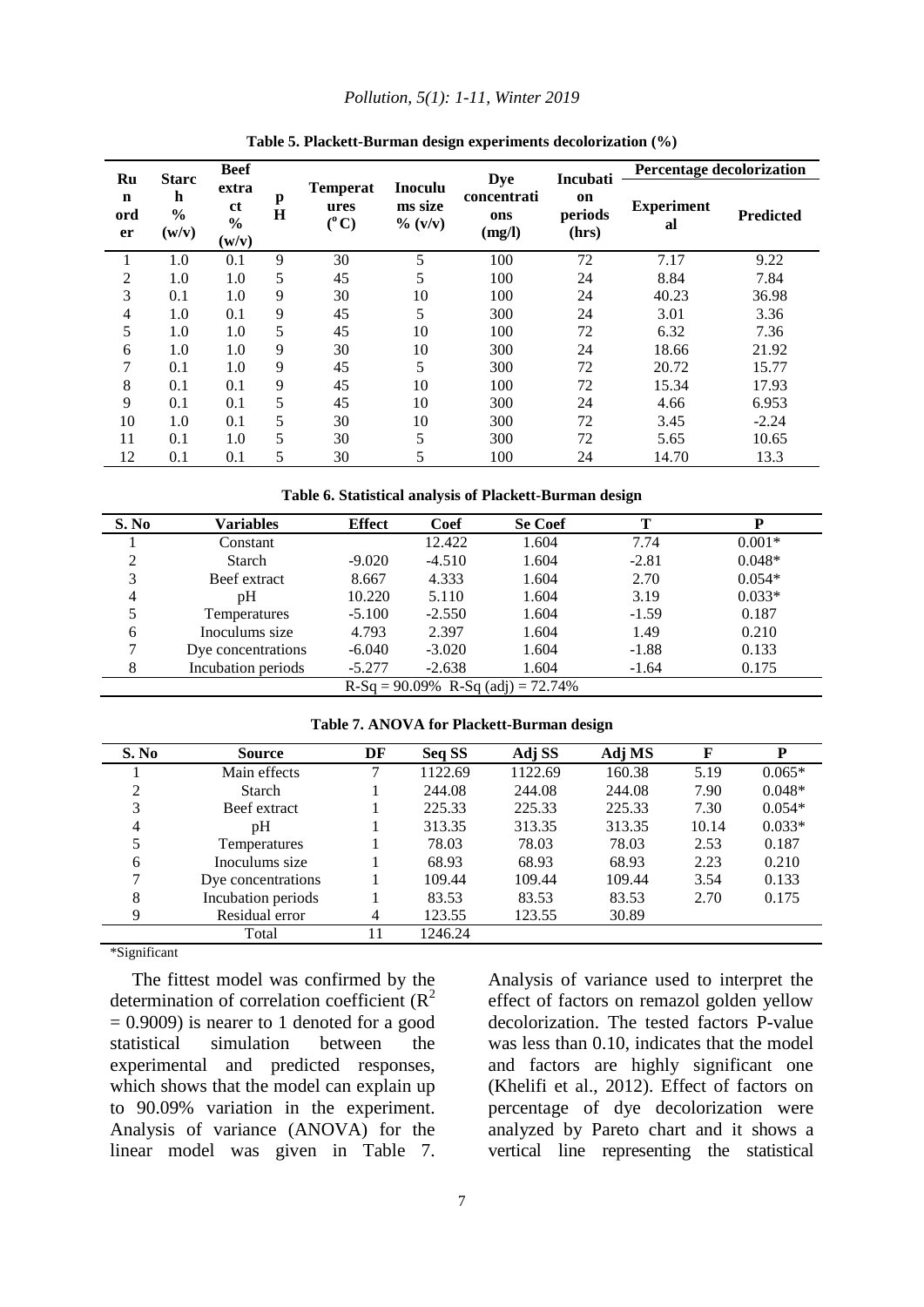significance  $(p=0.10)$  of factors. From this statistically analyzed data, pH, starch, beef extract were founded as significant factors in the dye decolorization process using *E. aurantiacum* (TSL7).

The significant factors were pH, starch and beef extract that influences in the dye removal using *E. aurantiacum* (TSL7) was optimized by response surface methodology (RSM). As per the central composite design (CCD), the dye removal rate varied from 6.5 to 90% (Table 8). Second order polynomial model Equation (6) was adopted with central composite

design results to enlighten the dependence of dye removal percentage in the medium. Student's t-test, f-test values of factors involved in the dye decolorization and estimated regression coefficient for the model was given in Table 9.

The magnitude of the coefficient of overall effect of the factors has noticed that presence of high significance (p=0) on decolorization process. Correlation<br>coefficient  $(R^2)$  was determined by coefficient ) was determined by regression analysis and it was found to be 87.57% delivered the presence of a good correlation between the factors and response.

|               | pH      | <b>Starch</b> | <b>Beef</b> extract | Percentage decolorization |           | <b>Residual</b> |
|---------------|---------|---------------|---------------------|---------------------------|-----------|-----------------|
| <b>Trails</b> | $(X_1)$ | $(X_2)$       | $(X_3)$             | <b>Experimental</b>       | Predicted |                 |
|               | 5       | 0.1           | 0.1                 | 15.6                      | 26.75     | $-11.15$        |
| 2             | 9       | 0.1           | 0.1                 | 12                        | 22.07     | $-10.07$        |
| 3             | 5       | 1             | 0.1                 | 24                        | 22.91     | 1.08            |
| 4             | 9       |               | 0.1                 | 21                        | 23.53     | $-2.53$         |
| 5             | 5       | 0.1           |                     | 30                        | 47.25     | $-17.25$        |
| 6             | 9       | 0.1           |                     | 18                        | 38.87     | $-20.87$        |
| 7             | 5       |               |                     | 26                        | 35.71     | $-9.71$         |
| 8             | 9       |               |                     | 24                        | 32.63     | $-8.63$         |
| 9             | 3.64    | 0.55          | 0.55                | 10                        | $-2.48$   | 12.48           |
| 10            | 10.36   | 0.55          | 0.55                | 6.5                       | $-9.00$   | 15.50           |
| 11            | 7       | $-0.20$       | 0.55                | 86                        | 60.24     | 25.75           |
| 12            | 7       | 1.31          | 0.55                | 54                        | 51.76     | 2.23            |
| 13            | 7       | 0.55          | $-0.20$             | 45                        | 41.05     | 3.94            |
| 14            | 7       | 0.55          | 1.31                | 90                        | 65.95     | 24.04           |
| 15            | 7       | 0.55          | 0.55                | 89                        | 90.11     | $-1.11$         |
| 16            | 7       | 0.55          | 0.55                | 89.5                      | 90.11     | $-0.61$         |
| 17            | 7       | 0.55          | 0.55                | 89.8                      | 90.11     | $-0.31$         |
| 18            | 7       | 0.55          | 0.55                | 89.45                     | 90.11     | $-0.66$         |
| 19            | 7       | 0.55          | 0.55                | 88.98                     | 90.11     | $-1.13$         |
| 20            | 7       | 0.55          | 0.55                | 89.16                     | 90.11     | $-0.95$         |

|  |  |  |  |  | Table 8. Central composite design experiments decolorization (%) |  |  |
|--|--|--|--|--|------------------------------------------------------------------|--|--|
|--|--|--|--|--|------------------------------------------------------------------|--|--|

**Table 9. Statistical analysis of central composite design**

| S. No | Variables                 | Coef       | <b>SE</b> Coef                        | т        | D        |
|-------|---------------------------|------------|---------------------------------------|----------|----------|
|       | Constant                  | 90.1154    | 6.823                                 | 13.207   | $0.000*$ |
| ↑     | pH                        | $-1.9394$  | 4.527                                 | $-0.428$ | 0.677    |
| 3     | <b>Starch</b>             | $-2.5202$  | 4.527                                 | $-0.557$ | 0.590    |
| 4     | Beef extract              | 7.4015     | 4.527                                 | 1.635    | 0.133    |
|       | $pH*_{p}H$                | $-33.8916$ | 4.407                                 | $-7.690$ | $0.000*$ |
| 6     | Starch*Starch             | $-12.0597$ | 4.407                                 | $-2.736$ | $0.021*$ |
|       | Beef extract*Beef extract | $-12.9435$ | 4.407                                 | $-2.937$ | $0.015*$ |
| 8     | pH*Starch                 | 1.3250     | 5.915                                 | 0.224    | 0.827    |
| 9     | pH*Beef extract           | $-0.9250$  | 5.915                                 | $-0.516$ | 0.879    |
| 10    | Starch*Beef extract       | $-1.9250$  | 5.915                                 | $-0.325$ | 0.752    |
|       |                           |            | $R-Sq = 87.57\% R-Sq (adj) = 76.39\%$ |          |          |

\*Significant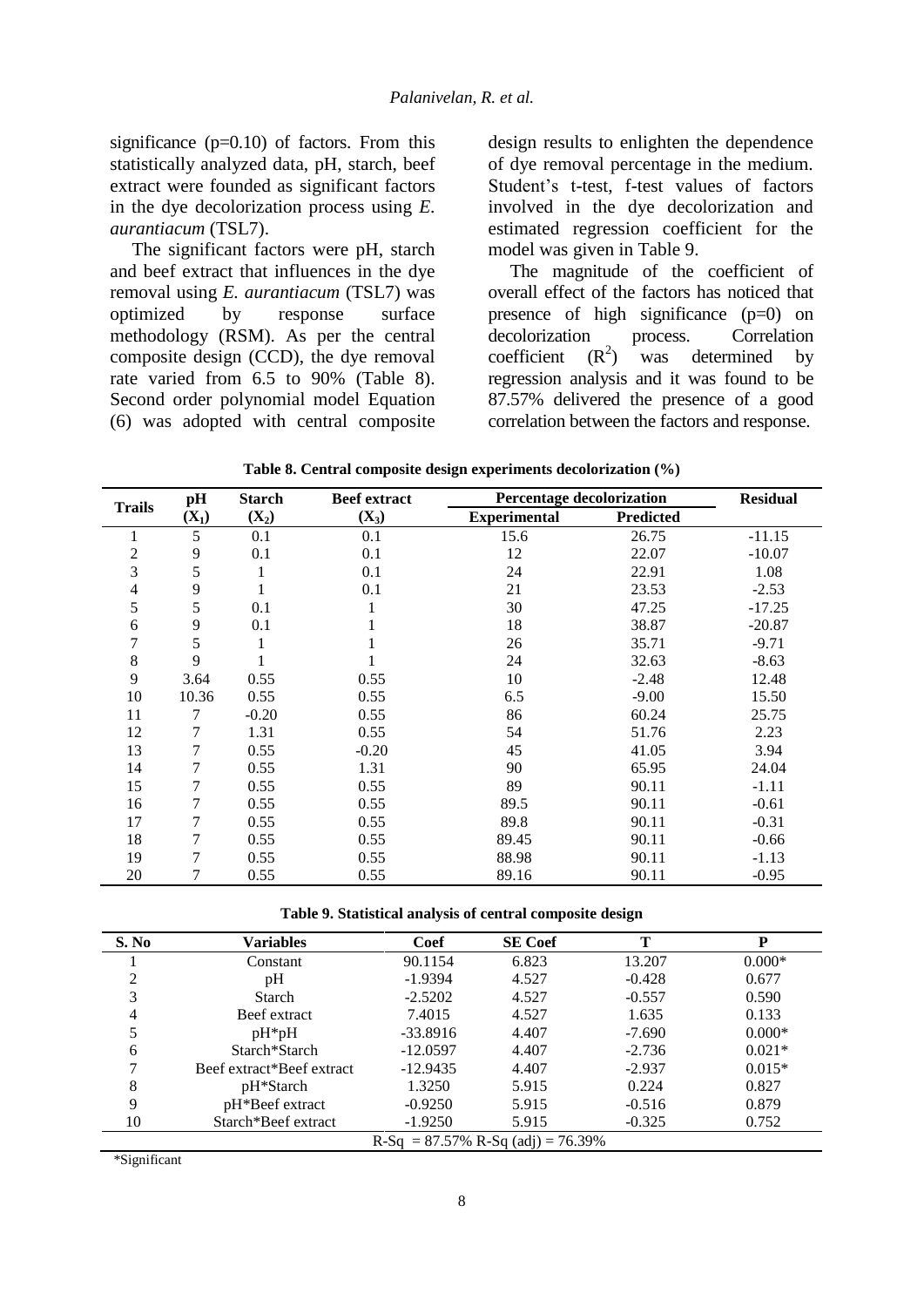2 2 1 2 3 1 2 2 3 1 2 1 3 2 3 Y 90.1154 1.9394 X 2.5202 X 7.4015 X 33.8916 X 12.0597 X 12.9435 X 1.3250 X X 0.9250 X X 1.9250 X X (6)

where Y is dependent variable or predicted dye decolorization  $(\%)$ ,  $X_1$ ,  $X_2$  and  $X_3$  were the coded values of independent variables as pH, starch and beef extract respectively. In analysis of variance, the calculated Fvalue  $= 7.83$  and probability value  $= 0.002$ indicates the model is highly significant to predict the results of remazol golden yellow dye decolorization (Table 10). The quadratic (p=0) effect of the variables had

greater influence on the response. Contour plots for the optimization of significant factors influence in dye decolorization are illustrated in Figure 1, Figure 2 and Figure 3. These figures represent the relationship and interaction effect of two factors with varying tested concentrations on dye decolorization, whereas the third factor was maintained at the middle level.



**Fig. 1,2,3. Effect of Beef extract, pH and Starch concentration on dye decolorization (%)**

**Table 10. ANOVA for central composite design**

| S. No | <b>Source</b>  | DF | Seq SS  | Adj SS  | AdjMS   |         | D                        |
|-------|----------------|----|---------|---------|---------|---------|--------------------------|
|       | Regression     |    | 19725.0 | 19725.0 | 2191.66 | 7.83    | $0.002*$                 |
|       | Linear         |    | 886.2   | 886.2   | 295.42  | 1.06    | 0.411                    |
|       | Square         |    | 18788.2 | 18788.2 | 6262.73 | 22.38   | $0.000*$                 |
| 4     | Interaction    |    | 50.5    | 50.5    | 16.84   | 0.06    | 0.980                    |
|       | Residual error | 10 | 2799.0  | 2799.0  | 279.90  | -       | $\overline{\phantom{a}}$ |
| h     | Lack-of-fit    |    | 2798.5  | 2798.5  | 559.69  | 5349.24 | $0.000*$                 |
|       | Pure error     |    | 0.5     | 0.5     | 0.10    | ۰       |                          |
|       | Total          | 19 | 22523.9 |         |         | ۰       |                          |

\*Significant

In the validation study, the CCD data were applied with the response optimizer to establish the optimal concentrations of significant factors, namely pH, starch, beef extract were found to be 6.89, 0.49  $(w/v)$ and 0.67% (w/v) respectively for maximum decolorization of remazol golden yellow by *E. aurantiacum* (TSL7). Under this level of factors, strain TSL7 experimentally attained about 91.83% decolorization agreed with a predicted value of 91.40%. The addition of beef

extracts with a consortium of *G. geotrichum* and *Bacillus* sp. in synthetic media enhances the Brilliant Blue G decolorization was documented by Jadhav et al., (2008). The microorganisms which utilize starch as a carbon source would be favorable for the treatment of textile waste water (Babu et al., 2007). Georgiou et al., (2005) stated that application of potatostarch waste develops the decolorization of textile effluents in large scale treatment. Recently, Chen et al., (2011) reported that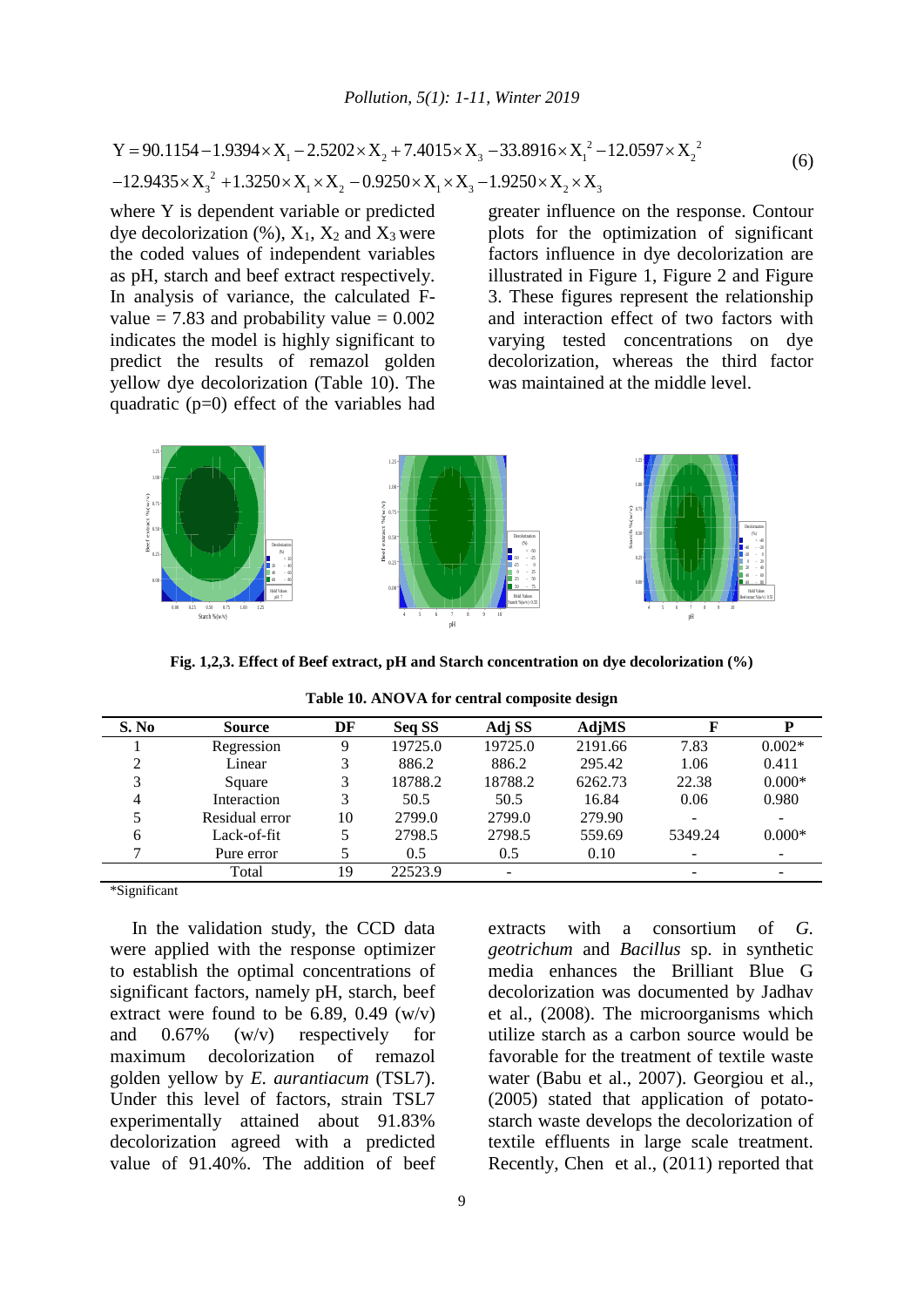*E. acetylicum* NIU-K2 and *E.indicum* NIU-K4 was the most efficient decolorizer for textile dye containing effluents. Moreover, Okeke et al., (2008) mentioned that *Exiguobacterium* spp. have the capability to tolerate a higher alkaline pH range from 6-9. Similar with present study, Du et al., (2008) obtained 86.0% decolorization of textile dye Acid Black 172 (200 mg/l) by *Pseudomonas* strain DY1 under in optimal conditions, which was within the predicted value of 85.0%. It was suggested that the explored model was good for practical oriented application.

## **CONCLUSION**

The isolated indigenous dye decolorizing bacterium *E. aurantiacum* (TSL7) a halo tolerant, demonstrates the efficiency of textile dye decolorization. The bacterial dye decolorization process is dependent on the environmental factors which affects the bacterial growth. Plackett-Burman design study showed that decolorization was significantly influenced by the amount of starch followed by beef extract and pH. It is essential to know the satisfactory area of substrates for bacterial growth and decolorization. Since higher/lower concentrations disturb the decolorization eventually by microbial growth inhibition. The pH of the medium affects the solubility nature of the dye and color. The significant factors were optimized in RSM and the enhanced dye removal was observed in model validation by *E. aurantiacum* (TSL7). These research findings confirmed that *E. aurantiacum* (TSL7) and identified significant factors, optimal value are suitable for enhancement of dye removal at industrial level.

## **Acknowledgements**

The authors are sincerely thankful to Vice Chancellor and Registrar of Periyar University, Salem for the financial support of University Research Fellowship (URF) to accomplish my research work.

#### **REFERENCES**

Amoozegar, M. A., Hajighasemi, M., Hamedi, J., Asad, S. and Ventosa, A. (2011). Azo dye decolorization by halophilic and halotolerant microorganisms. Ann. Microbiol., 61(2); 217-230.

Arun Prasad, A. S. and Bhaskara Rao, K. V. (2013). Aerobic biodegradation of Azo dye by *Bacillus cohnii* MTCC 3616; an obligately alkaliphilic bacterium and toxicity evaluation of metabolites by different bioassay systems. Appl. Microbiol. Biotechnol., 97(16); 7469-7481.

Babu, B. R., Parande, A. K., Raghu, S. and Kumar, T. P. (2007). Cotton textile processing: waste generation and effluent treatment. J. Cotton. Sci., 11; 141-53.

Chen, B. Y., Hsueh, C. C., Chen, W. M. and Li, W. D. (2011). Exploring decolorization and halotolerance characteristics by indigenous acclimatized bacteria: Chemical structure of azo dyes and dose-response assessment. J. Taiwan Inst. Chem. Eng., 42(5); 816-825.

Dos Santos, A. B., Cervantes, F. J. and Van Lier, J. B. (2007). Azo dye reduction by thermophilic anaerobic granular sludge, and the impact of the redox mediator anthraquinone-2, 6-disulfonate (AQDS) on the reductive biochemical transformation. Appl. Microbiol. Biotechnol., 64(1); 62-69.

Du, L. N., Yang, Y. Y., Li, G., Wang, S., Jia, X. M. and Zhao, Y. H. (2010). Optimization of heavy metal-containing dye acid black 172 decolorization by *Pseudomonas* sp. DY1 using statistical designs. Int. Biodeterior. Biodegrad., 64(7); 566-573.

Dubrow, S. F., Boardman, G. D. and Michelsen, D. L. (1996). Chemical pretreatment and aerobic– anaerobic degradation of textile dye wastewater. (In A. Reife & H.S. Freeman (Eds.), Environmental Chemistry of Dyes and Pigments (pp. 75-102). New York: Wiley.)

El Bouraie, M. and El Din, W. S. (2016). Biodegradation of Reactive Black 5 by *Aeromonas hydrophila* strain isolated from dye-contaminated textile wastewater. Sustainable Environment Research., 26(5); 209-216.

Feng, C., Fang-yan, C. and Yu-bin, T. (2014). Isolation, Identification of a Halotolerant Acid Red B Degrading Strain and Its Decolorization Performance. APCBEE Procedia., 9; 131-139.

Georgiou, D., Hatiras, J. and Aivasidis, A. (2005). Microbial immobilization in a two stage fixed-bedreactor pilot plant for on-site anaerobic decolorization of textile wastewater. Enzyme and Microbial Technol., 37(6); 597-605.